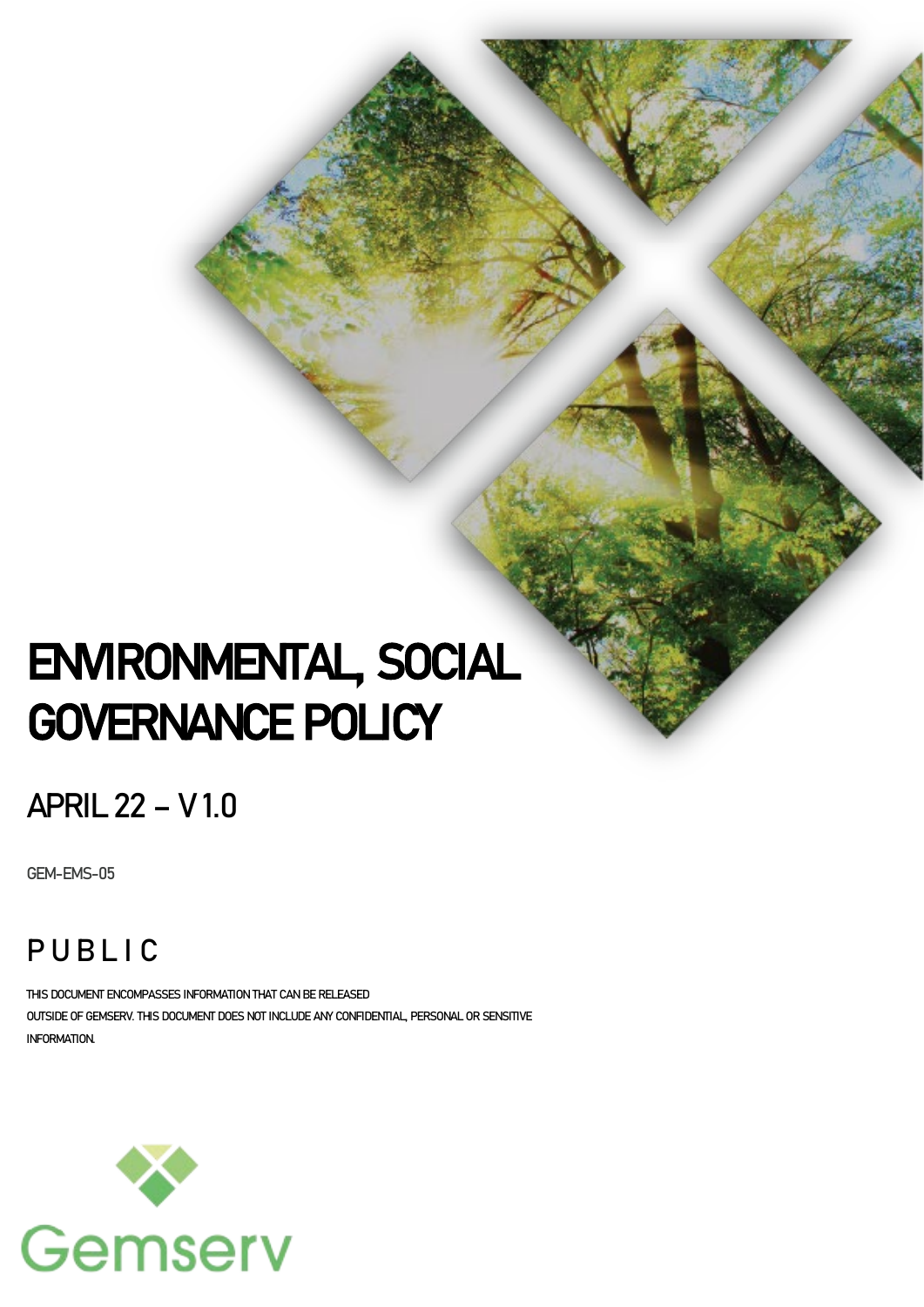

# **CONTENTS**

| $\mathbf{1}$ . |                                                                     |  |  |
|----------------|---------------------------------------------------------------------|--|--|
| 2.             |                                                                     |  |  |
|                |                                                                     |  |  |
| 3.             |                                                                     |  |  |
|                |                                                                     |  |  |
| 4.             |                                                                     |  |  |
|                |                                                                     |  |  |
|                |                                                                     |  |  |
|                |                                                                     |  |  |
|                |                                                                     |  |  |
|                |                                                                     |  |  |
| 5.             |                                                                     |  |  |
|                |                                                                     |  |  |
|                |                                                                     |  |  |
|                |                                                                     |  |  |
|                |                                                                     |  |  |
|                |                                                                     |  |  |
|                |                                                                     |  |  |
|                | CYCLE TO WORK AND EV (ELECTRIC VEHICLES) SALARY SACRIFICE SCHEMES 8 |  |  |
|                |                                                                     |  |  |
|                |                                                                     |  |  |
|                |                                                                     |  |  |
|                |                                                                     |  |  |
|                |                                                                     |  |  |
| 6.             |                                                                     |  |  |
|                |                                                                     |  |  |
|                |                                                                     |  |  |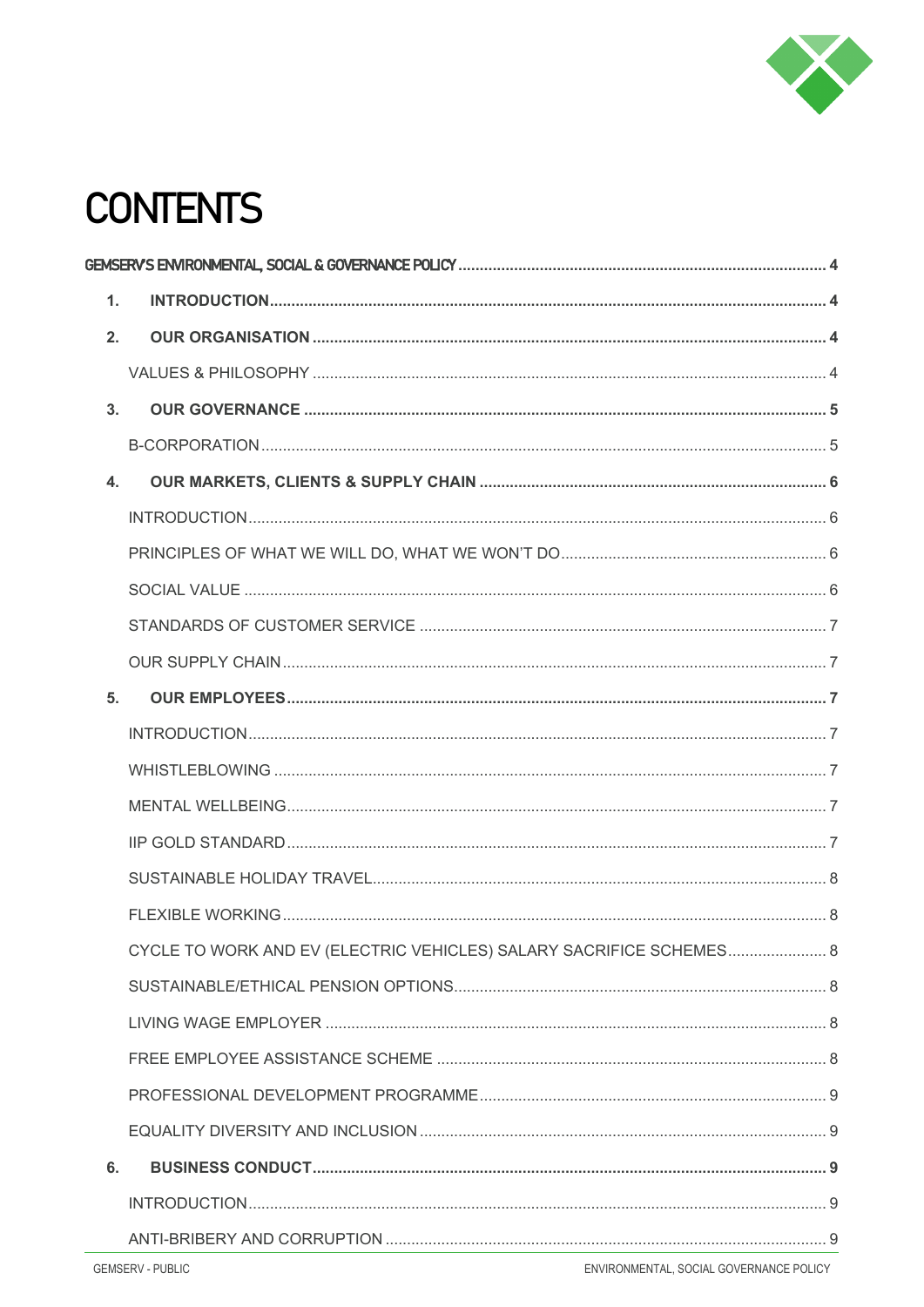| $\overline{7}$ . |  |
|------------------|--|
| $\mathbf{8}$     |  |
| 9.               |  |
| 10.              |  |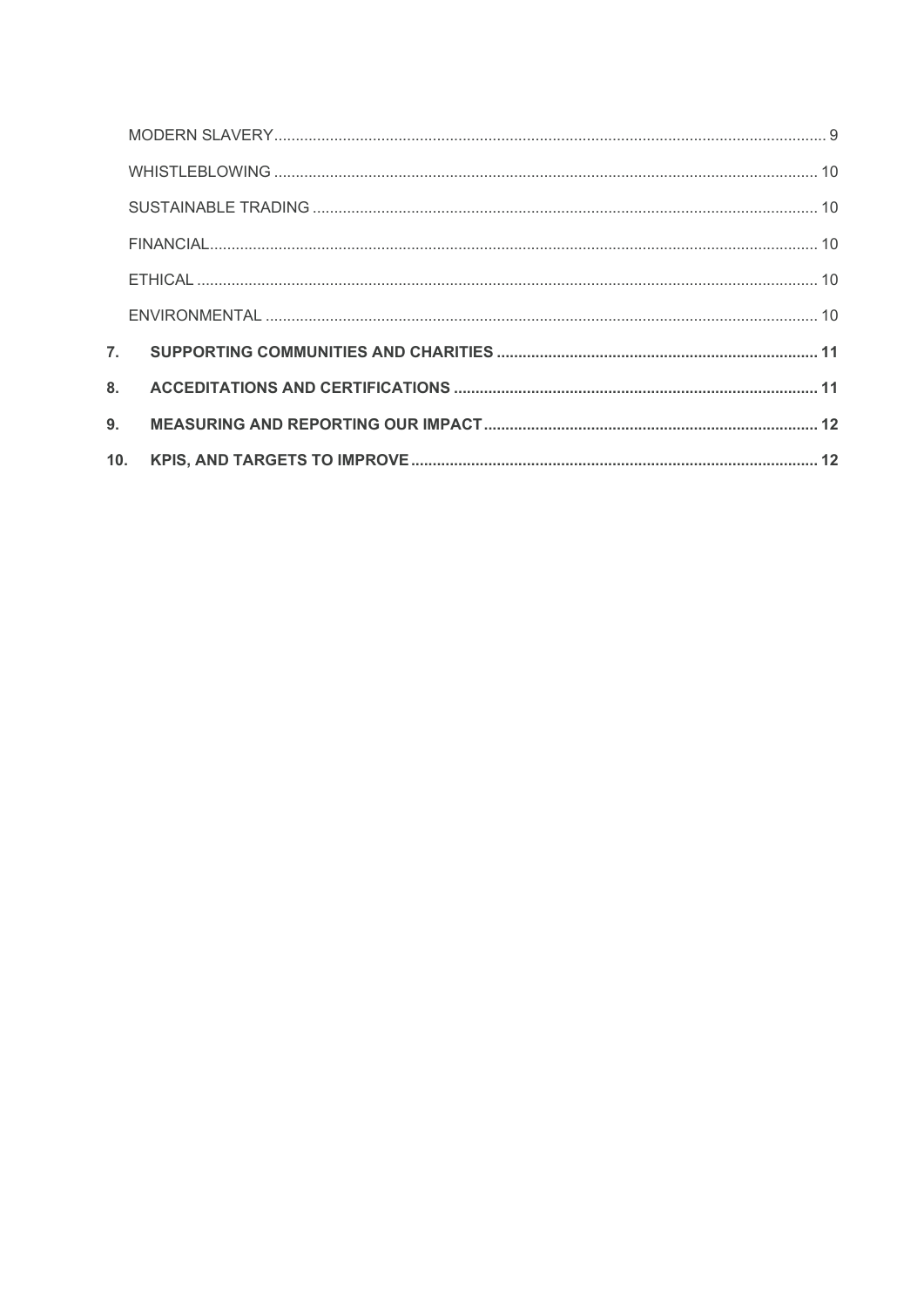# <span id="page-3-0"></span>GEMSERV'S ENVIRONMENTAL, SOCIAL & GOVERNANCE POLICY

# <span id="page-3-1"></span>1. INTRODUCTION

This document sets out Gemserv's ESG policy. It includes our philosophy and approach and should be read in conjunction with the more detailed subject matter policies to which it refers. This document has been approved by the Gemserv Board of Directors (the "Board") and is reviewed at least annually.

# <span id="page-3-2"></span>2. OUR ORGANISATION

Gemserv is an expert provider of professional services in a world driven by data and technology. Our purpose is: Making things that matter work better for everyone.

We believe businesses must do more than simply make a profit, they must discharge a wider responsibility to society and the environment. We embrace this ethos at Gemserv where we strive to make a positive, long term, and sustainable contribution in all that we do. We do not see this as a trade off with profitability. Indeed, ESG is a driver of efficiency and growth as well as being the right thing to do. We refer to it as 'profit with purpose'. Our staff, and increasingly, our clients, expect nothing less.

#### <span id="page-3-3"></span>VALUES& PHILOSOPHY

Gemserv is committed to operating our business with integrity, supporting environmental responsibility, and building a diverse and inclusive workplace where our employees can thrive. We continue to be dedicated to acting in the long-term interests of our stakeholders; this has been a cornerstone of our culture throughout, and this core value continues to shape our company. This philosophy also motivates us to volunteer and provide resources for organisations that strengthen the communities where we live and work as well as our global community. By focusing on these guiding principles, we believe we are contributing to a successful future – for our clients, our employees, our industries, our communities and the environment.

Our company values reflect this approach and the key behaviours we expect of our staff:

Innovative – We challenge convention, bring fresh ideas and embrace diversity and change. Insightful - We apply our trusted and unrivalled skills, knowledge and experience. Collaborative – We listen and inform, working together with honesty and respect.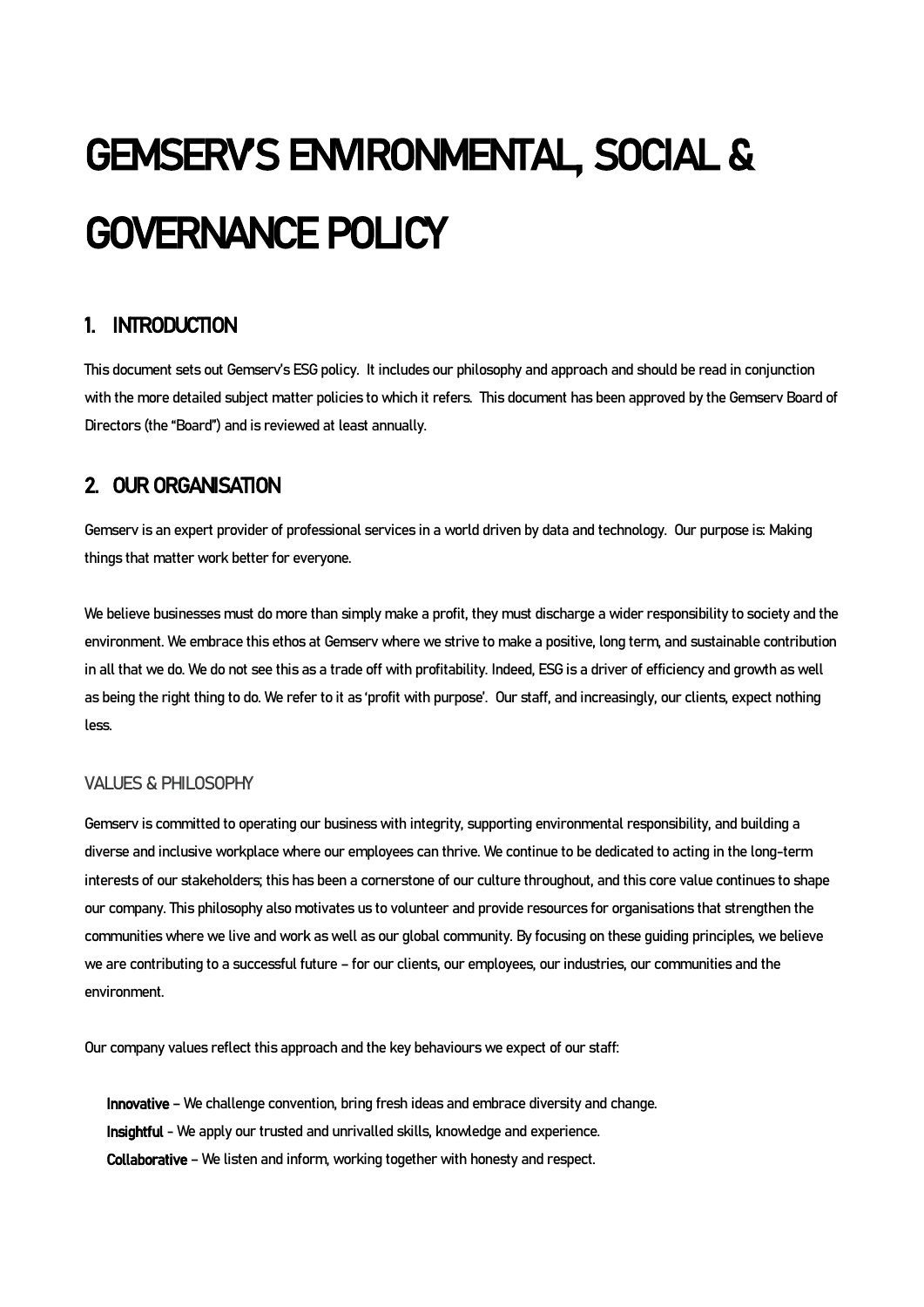Impactful – We are passionate about making a difference.

### <span id="page-4-0"></span>3. OUR GOVERNANCE

Gemserv's Board is committed to the highest standards of corporate governance and believes that such standards are essential to business integrity and performance. To this end, the Board has agreed to adopt the Wates Corporate Governance Principles for Large Private Companies, as published by the Financial Reporting Council, and we make a statement against each of these in our annual report.

The Wates Corporate Governance Principles are:

- Purpose and leadership
- Board composition
- Director responsibilities
- Opportunity and risk
- **Remuneration**
- Stakeholder engagement and relations

The Board engages in the following activities to support the company's ESG framework:

- Developing an organisational ESG strategy in collaboration with employees
- Overseeing ESG activities at the company in accordance with this policy and encouraging continual improvement in the integration of ESG factors in company-wide decision-making and remuneration
- Supporting collaboration with other organizations to drive forward the integration of, and transparency with respect to, ESG factors
- Overseeing ESG training and guidance for employees
- Evaluating and monitoring ESG factors across the company, and approving our ESG impact report

#### <span id="page-4-1"></span>B-CORPORATION

As a further step in our continual improvement journey, Gemserv are in the process of applying to become a certified B-Corporation (B-Corp). This certification requires us to demonstrate high social and environmental performance, make a legal commitment to be accountable to all stakeholders and to exhibit transparency in allowing our ESG performance to be published.

In 2021, the Board and Shareholders agreed changes the Gemserv's company Articles to align with the B-Corp requirement for companies to be legally required to consider the impact of their decisions on all their stakeholders.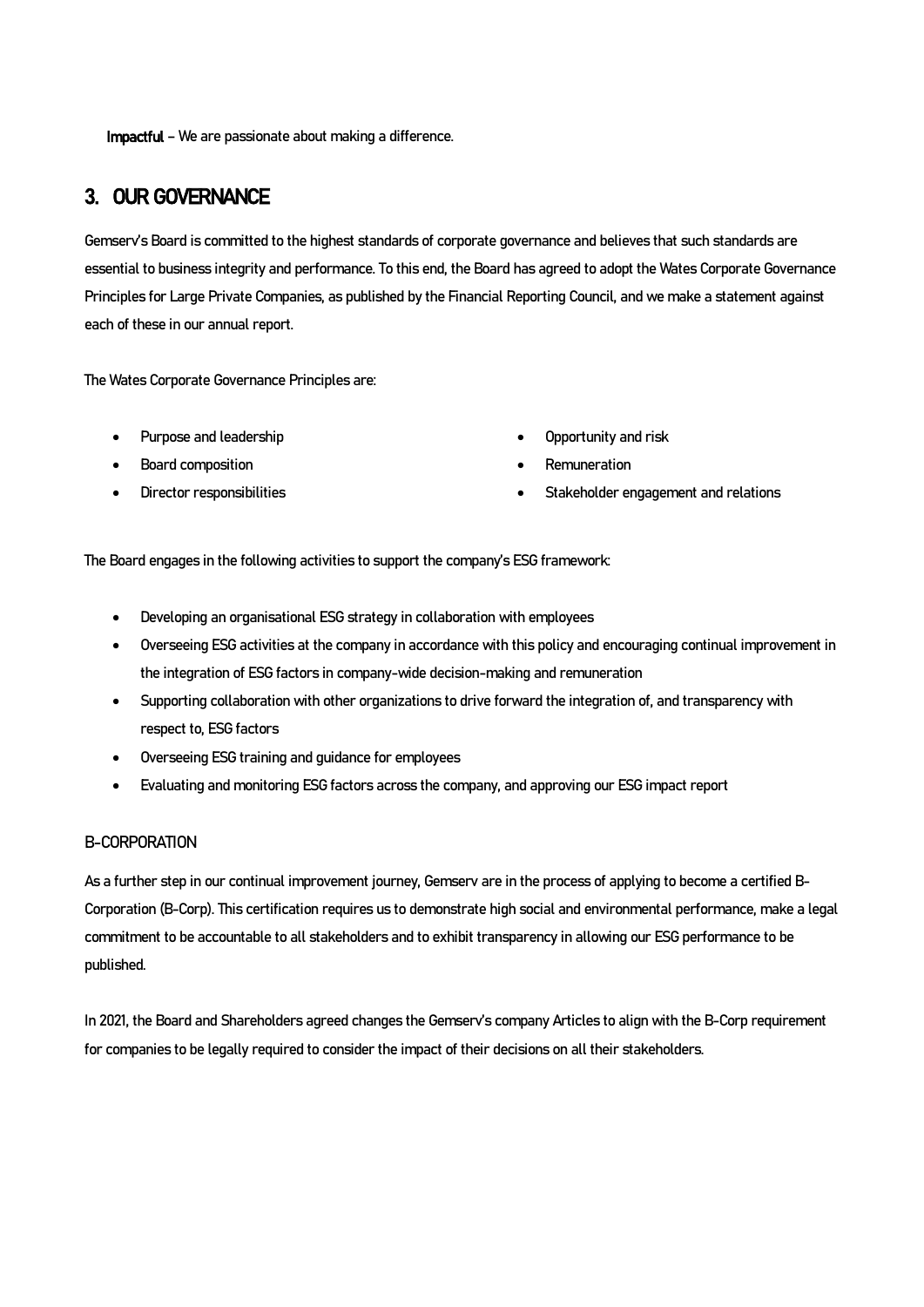# <span id="page-5-0"></span>4. OUR MARKETS, CLIENTS & SUPPLY CHAIN

#### <span id="page-5-1"></span>**INTRODUCTION**

We support fair markets for business and consumers, delivering exceptional service and value for money to our clients and treating our suppliers in the same way as we would expect to be treated by others.

#### <span id="page-5-2"></span>PRINCIPLES OF WHAT WE WILL DO, WHAT WE WON'T DO

We endeavour to work only with organisations (whether clients or suppliers) which share the same ethical standards and practices as ourselves. To this end we have established a non-exhaustive list of principles to guide our decision-making on this:

Serving Governments Tied to Human Rights Violations - We will not work for such a government if there is a substantial risk that our services are tied to or complicit in human rights violations.

Fossil Fuels - we will not work with fossil fuel companies which have not aligned themselves with the transition to net zero and the Paris Climate Change Agreement.

Gambling - we will not work with organisations if they are unable to demonstrate that they have met the highest possible set of practices to sufficiently manage the potentially negative impact of gambling.

Modern Slavery – we will not work with organisations that are unable to demonstrate compliance with the Modern Slavery Act 2015 (see section 6).

Furthermore, as we are applying for B-Corp certification, we will not undertake any activities prohibited by B-Corp's disqualifying factors.

#### <span id="page-5-3"></span>SOCIAL VALUE

When bidding for government contracts we will consider and highlight how the delivery of the work can contribute to the government's social value priorities including:

- Post covid-19 recovery
- Tackling economic inequality, including creating new businesses, jobs, and skills
- Increasing supply chain resilience
- Fighting climate change and the environmental emergency (inc decline in natural capital)
- Reducing waste
- 'Levelling Up' agenda
- Driving equal opportunity
- Reducing the disability employment gap and tackling workforce inequality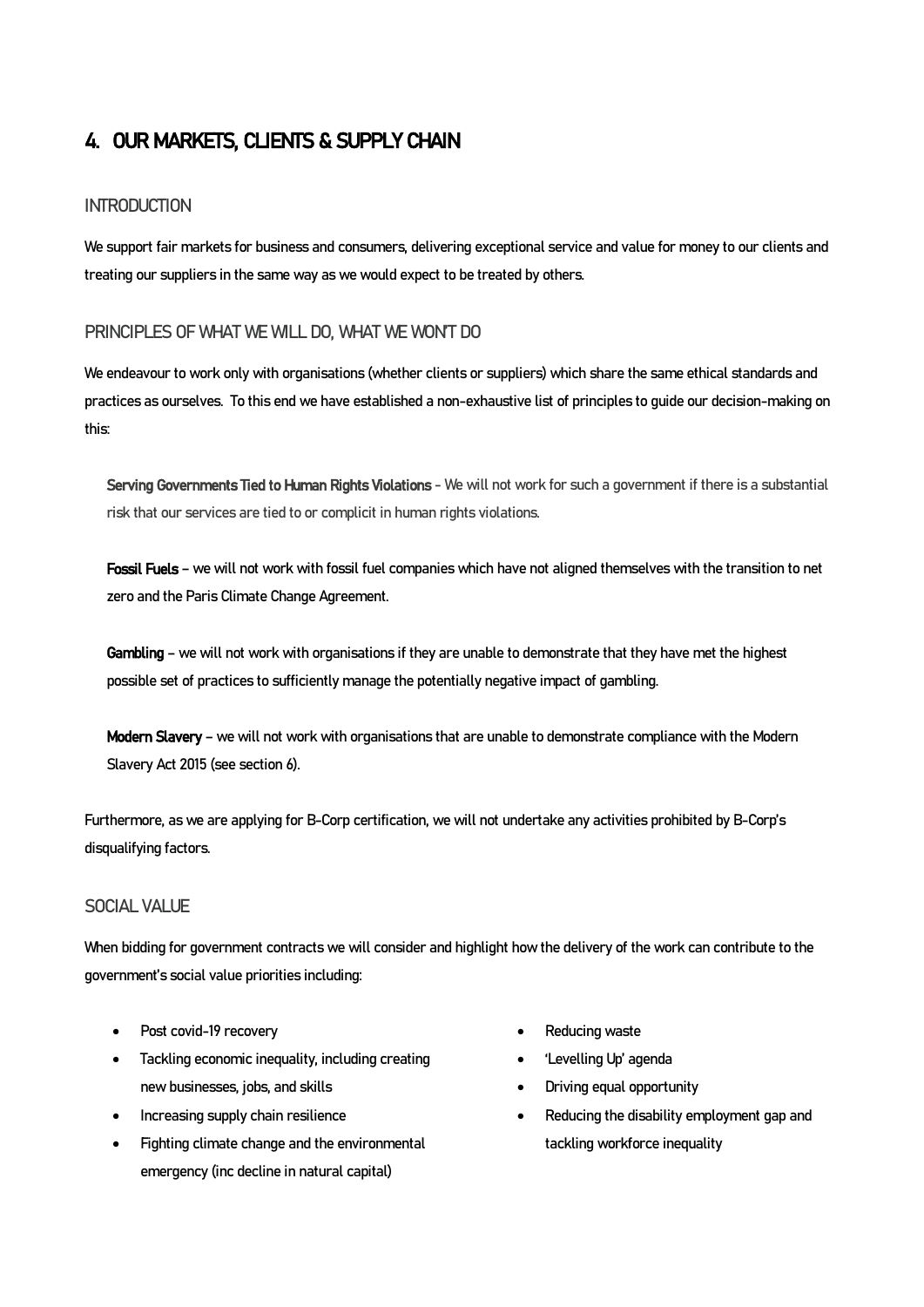• Improving health and wellbeing and community integration

#### <span id="page-6-0"></span>STANDARDS OF CUSTOMER SERVICE

We are a trusted and strategic partner to our clients, and always aim to deliver exceptional service. We endeavour to ensure our services and our supply chain consider and manage the ESG impacts of every contract. We are constantly looking to improve by investing in our existing services, developing new capabilities, and providing development opportunities and rewarding work for our staff.

#### <span id="page-6-1"></span>OUR SUPPLY CHAIN

When establishing relationships with third parties, Gemserv will continue to ensure that our core values and standards are upheld by undertaking appropriate due diligence prior to selection, and by regular audit of those third parties while contracts are in place. Our due diligence approaches include factors for environment, security, quality, as well as their wider ESG stance. We also screen against the principles noted above on the types of organisations we will and will not work with.

#### <span id="page-6-2"></span>5. OUR EMPLOYEES

#### <span id="page-6-3"></span>**INTRODUCTION**

We are a people business and work hard to attract, retain, and develop our staff so that they can reach their full potential. We have flexible and inclusive working practices and value the different perspectives that people bring to the workplace, establishing diverse, inclusive, and flexible teams. Below is a summary of our main ESG related policies for employees.

#### <span id="page-6-4"></span>WHISTLEBLOWING

We have a whistleblowing policy to ensure that staff feel safe and valued in their day-to-day work and can identify concerns if they need to.

#### <span id="page-6-5"></span>MENTAL WELLBEING

We have provided staff with mental health awareness training, including establishing a network of mental health first-aiders and a free employee assistance scheme.

#### <span id="page-6-6"></span>IIP GOLD STANDARD

Gemserv has been awarded the prestigious Investors in People Gold standard, placing the organisation amongst the best companies to work for in the UK. The award of the gold standard was accredited following a rigorous assessment process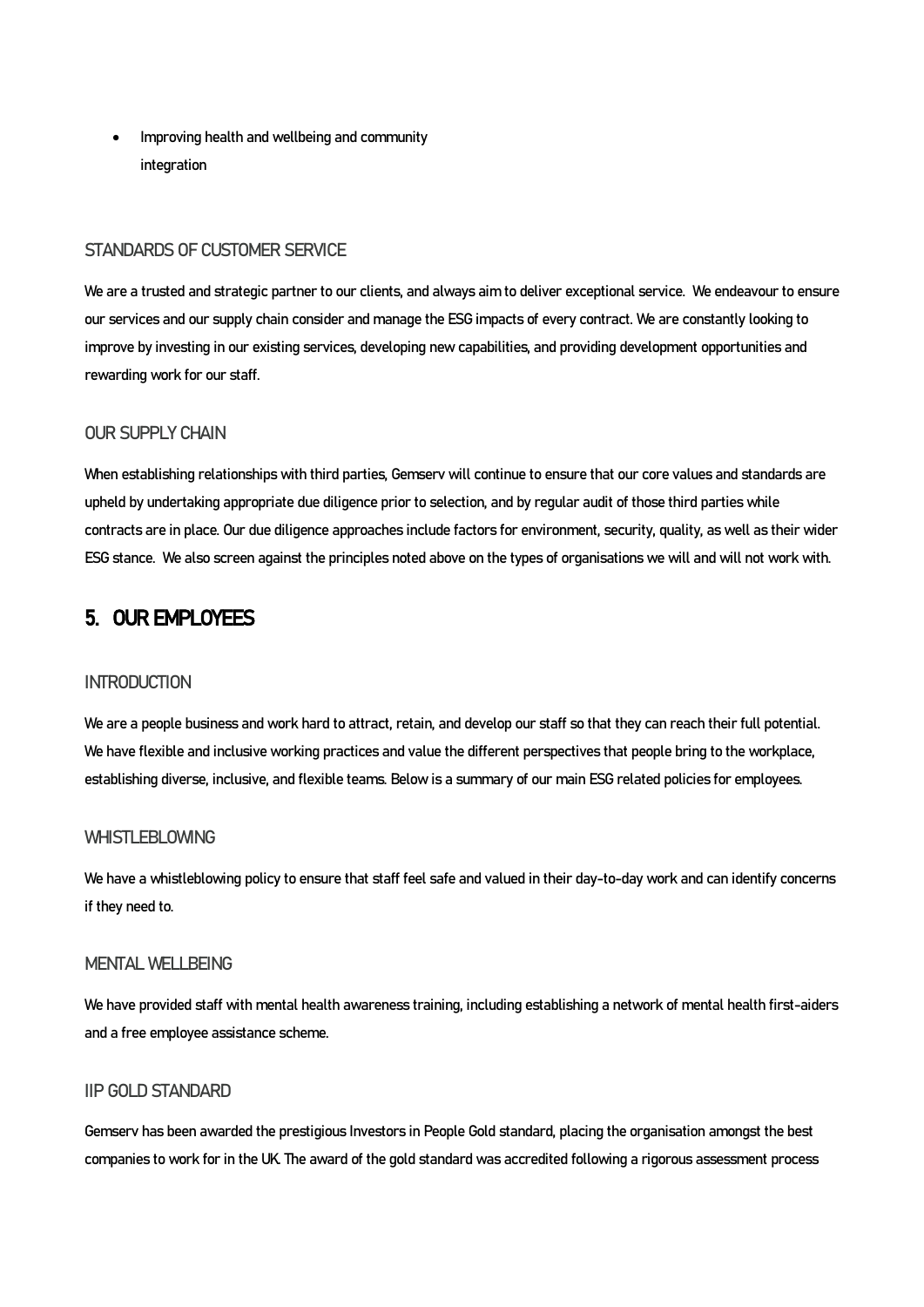including in depth interviews with staff. Almost 90% of employees said they felt Gemserv was a "great place to work" and an "excellent culture of equality" has been fostered, ensuring people feel valued for who they are.

#### <span id="page-7-0"></span>SUSTAINABLE HOLIDAY TRAVEL

Gemserv is committed to having a positive social and environmental impact and recognises that staff have a significant role to play in responding to the urgent challenge of climate change and environmental decline. We aim to encourage our employees to 'walk the talk' when it comes to sustainability behaviour and offer an extra day of paid leave to encourage staff to make more sustainable travel choices (for example, to compensate when alternatives to flying to take longer).

#### <span id="page-7-1"></span>FLEXIBLE WORKING

Gemserv recognises the benefits of a healthy working life, and this policy aims to provide flexibility for employees to balance their work life and personal life commitments by allowing employees to work flexibility providing they can satisfactorily perform their role.

#### <span id="page-7-2"></span>CYCLE TO WORK AND EV (ELECTRIC VEHICLES) SALARY SACRIFICE SCHEMES

We offer employees a cycle to work scheme and an electric vehicle scheme. These are designed to encourage employees to switch to more sustainable travel modes by making the ownership more affordable through salary sacrifice.

#### <span id="page-7-3"></span>SUSTAINABLE/ETHICAL PENSION OPTIONS

Employees are provided with the option of choosing a 'green/ethical/socially responsible' pension option. This allows them the choice of socially responsible investing which, in turn contributes to more positive social and environmental outcomes.

#### <span id="page-7-4"></span>LIVING WAGE EMPLOYER

Gemserv is an Accredited Living Wage Employer and has been certified by the Living Wage Foundation. We are committed to paying our staff at least the living wage (and London living wage for those based at our HQ) and expect the same of our suppliers.

#### <span id="page-7-5"></span>FREE EMPLOYEE ASSISTANCE SCHEME

Employees, their partners, and dependents have access to a confidential assistance service designed to help them deal with personal and professional problems that could be affecting their home or work life, health, and general wellbeing. This is available 24/7, 365 days a year.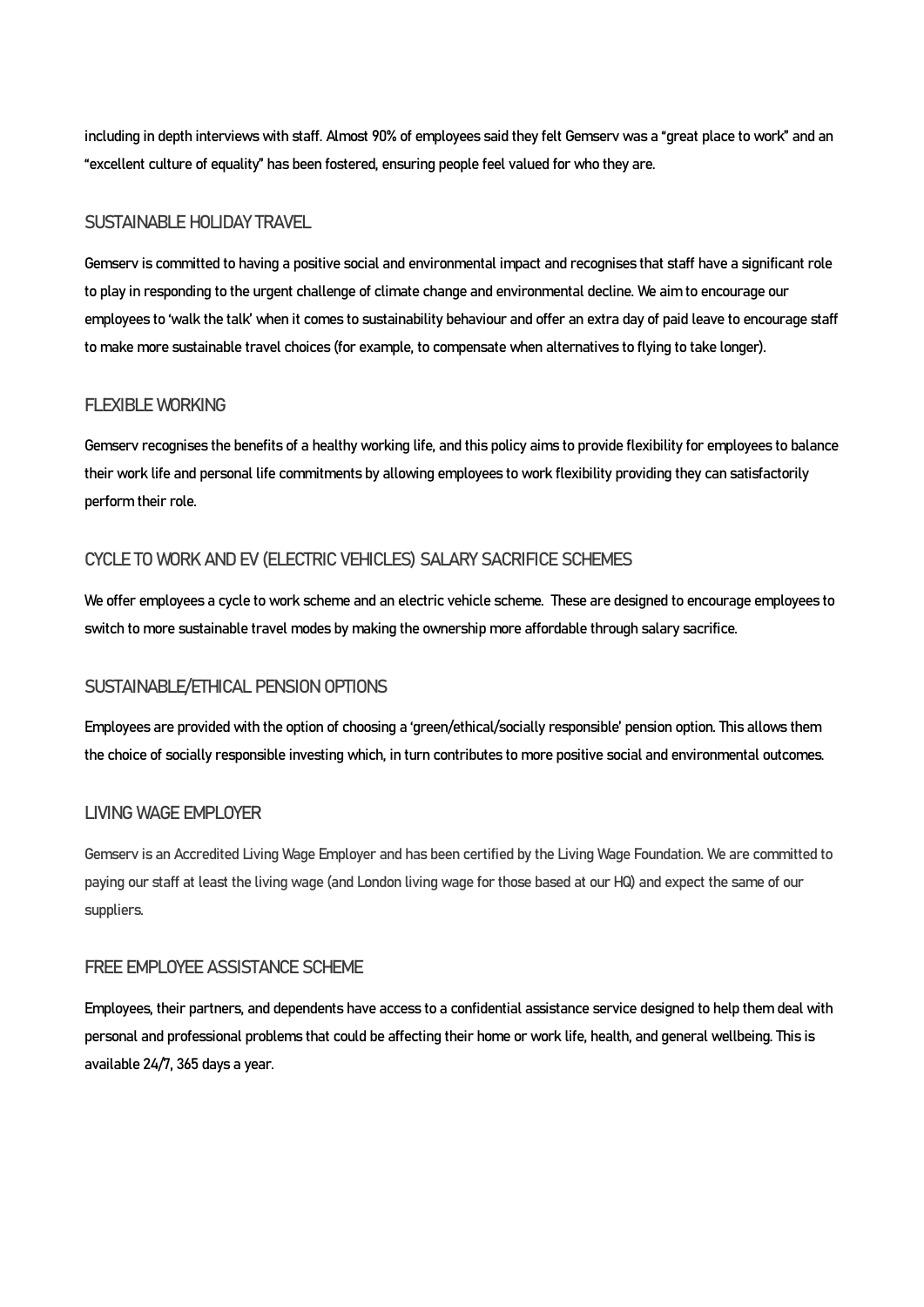#### <span id="page-8-0"></span>PROFESSIONAL DEVELOPMENT PROGRAMME

Gemserv believes that investing in our employees' professional and personal development is key to supporting the company's success. All employees are part of our professional development programme, supported by our Learning and Development Policy, which offers talent development and a career pathway within Gemserv. This is managed alongside our annual appraisal programme.

#### <span id="page-8-1"></span>FOLIALITY DIVERSITY AND INCLUSION

In addition to training for role related competency, the Gemserv Board sponsors a range of internal training programs for all employees to promote awareness and encourage tolerance and understanding. These include diversity and inclusion training, Unconscious Bias training and a Reverse Mentoring Scheme. An annual Manager Training course is also provided. Our ED&I team champion and promote awareness within the company as part of our strategy to be an inclusive workplace. Annual pay gap reviews are undertaken and monitored which are reported at Board level. In addition, Gemserv takes part in various training initiatives including the Kingston University Beyond Barriers Scheme, DWP Kickstart Scheme and Government Apprenticeship Schemes.

### <span id="page-8-2"></span>6. BUSINESS CONDUCT

#### <span id="page-8-3"></span>**INTRODUCTION**

The Board holds Gemserv to the highest standards of business conduct. This includes ensuring regulatory compliance as well as activities that go 'beyond compliance' ensuring we act to the high standards we set ourselves. Below are the main policies behind this.

#### <span id="page-8-4"></span>ANTI-BRIBERY AND CORRUPTION

In line with The Bribery Act 2010 the Company expects that all associated persons will always work with integrity and follow the Company code of conduct. The Board attaches the utmost importance to this policy and operates a zero-tolerance approach to involvement with bribery and corruption by any of our employees or third-party representatives, whether by offering, promising, soliciting, demanding, giving, or accepting bribes or behaving corruptly in the expectation of a bribe or an advantage. It is expected by the Company that this policy will be always respected and adhered to by all employees and associated persons. Any breach of this policy will be regarded as gross misconduct by the Company and is likely to result in disciplinary action and further legal action.

#### <span id="page-8-5"></span>MODERN SLAVERY

Gemserv complieswith the Modern Slavery Act 2015. This is an integral part of our Governance and Compliance framework and Gemserv's Code of Ethics where we confirm that we will not tolerate or condone abuse of human rights within any part of our business or supply chains and will take seriously any allegations that human rights are not properly respected. We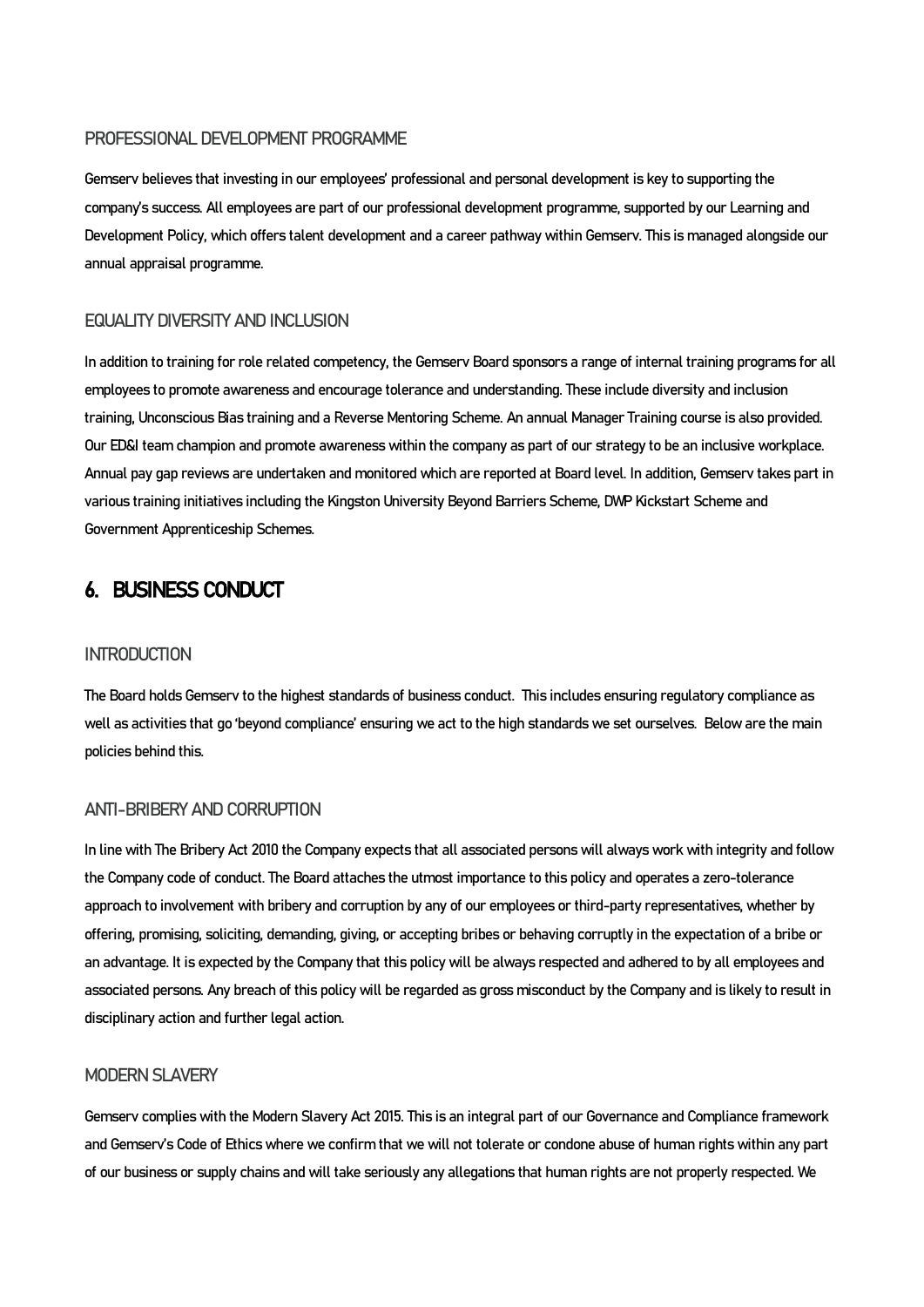take compliance with all legal and regulatory matters seriously and therefore maintain a zero-tolerance approach to modern slavery and human trafficking within the business, as well as from our supply chains. Gemserv acknowledges the responsibility to the Modern Slavery Act 2015 and endeavours to show complete transparency within the company, and is committed to work with its suppliers, contractors, and business partners to ensure the obligations of the Act are fulfilled.

#### <span id="page-9-0"></span>WHISTLEBLOWING

Gemserv also operates a Whistleblowing Policy, aimed principally at employees but also available to others working partners of Gemserv which encourages staff to report any wrongdoing which extends to human rights violations like Modern Slavery and other areas. This policy is underpinned and signed off by Gemserv Board and applies to all Gemserv's business activities, employees & contractors, and properties.

#### <span id="page-9-1"></span>SUSTAINABLE TRADING

Gemserv is committed to building a financially, ethically, and environmentally sustainable business by driving towards its vision to ensure that complex markets work for everyone's benefit. These three standards of sustainability are important in the pursuit of our vision so, not only must we apply those standards in all that we do, but also consider them in relation to the clients, suppliers, and service providers with whom we work. The guidance below sets out each of those sustainability standards we consider when forging new, or deepening existing, relationships and when considering potential projects or assignments.

#### <span id="page-9-2"></span>**FINANCIAL**

We expect the highest standards of financial probity and integrity to be exercised by businesses or Governments with whom we work. We therefore look to work with businesses or Governments who reject, both in policy and practice, bribery, or corruption in all business dealings.

#### <span id="page-9-3"></span>**FTHICAL**

Human Rights are fundamental to the way that free societies operate. We expect the Governments and businesses with whom we work to respect the principles of basic Human Rights including Right to life, Freedom from torture, Freedom from slavery & forced labour and Protection from discrimination.

#### <span id="page-9-4"></span>**ENVIRONMENTAL**

We are a net contributor to better environmental outcomes. This is because the positive impact of the work we conduct far outweighs any negative environmental impact of our business operations.

We are working to better quantify and report our impacts, including the steps we take to reduce and mitigate any negative impacts from our operations. We measure our performance through implementation of an Environmental Management System (ISO14001) and by considering and calculating scope 1, 2 and 3 emissions for our Carbon Neutral status. We would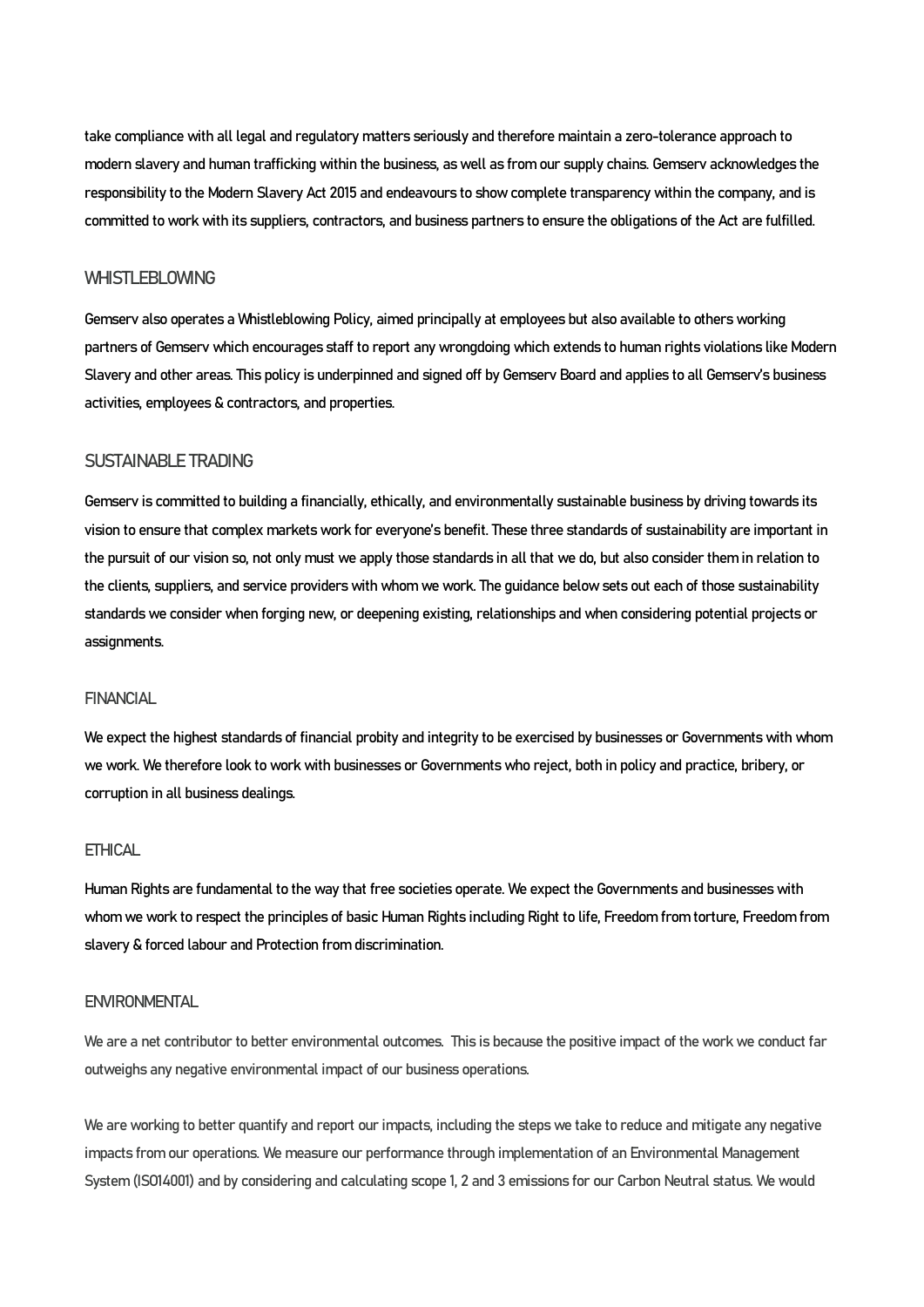expect our clients, suppliers, and service providers to show similar respect by implementing procedures to comply with environmental legislation and to strive to adopt sustainable practices.

Within Gemserv, these practices include, but are not limited to:

- Purchasing recycled goods from sustainable sources where possible
- Establishing partnerships with other sustainable businesses
- Recycling of waste and a commitment to zero landfill for waste
- A dedicated Green Team to promote staff engagement initiatives and provide insights on ESG trends and best practice
- A commitment to achieve net zero by 2030 and we have published Carbon Reduction Plan on howto achieve this

# <span id="page-10-0"></span>7. SUPPORTING COMMUNITIES AND CHARITIES

Gemserv supports several charities chosen by our staff. We also match-fund personal giving by staff for worthy causes. All staff are encouraged to take one paid volunteering day each year in their local communities. Gemserv are proud to be a supporter of those who serve and have signed the Armed Forces Covenant. This is a commitment to support the armed forces community and recognise the value serving personnel, both regular and reservists, veterans and military families contribute to our business and our country. We also donate annually to SSAFA(the armed forces charity).

# <span id="page-10-1"></span>8. ACCEDITATIONS AND CERTIFICATIONS

Our approach is underpinned through a range of standards which we have maintained and improved over the years. These include:

- Environmental Management System ISO 14001:2015
- Information Security Management System ISO 27001:2017
- Quality Management System ISO 9001:2015
- B-Corp (application in progress)
- Carbon Neutral Company
- IASME Cyber Essentials Plus
- Data Protection Security Toolkit (DSPT (Data Security and Protection Toolkit))
- Plain English Campaign
- Investors In People Gold
- Fair Wage Employer
- Disability Confident Committed

In addition, Gemserv have committed to the SME (Small Medium Enterprises) Climate Hub, which is recognised by the United Nations Race to Zero campaign and signed up to the West Midlands Net zero business pledge.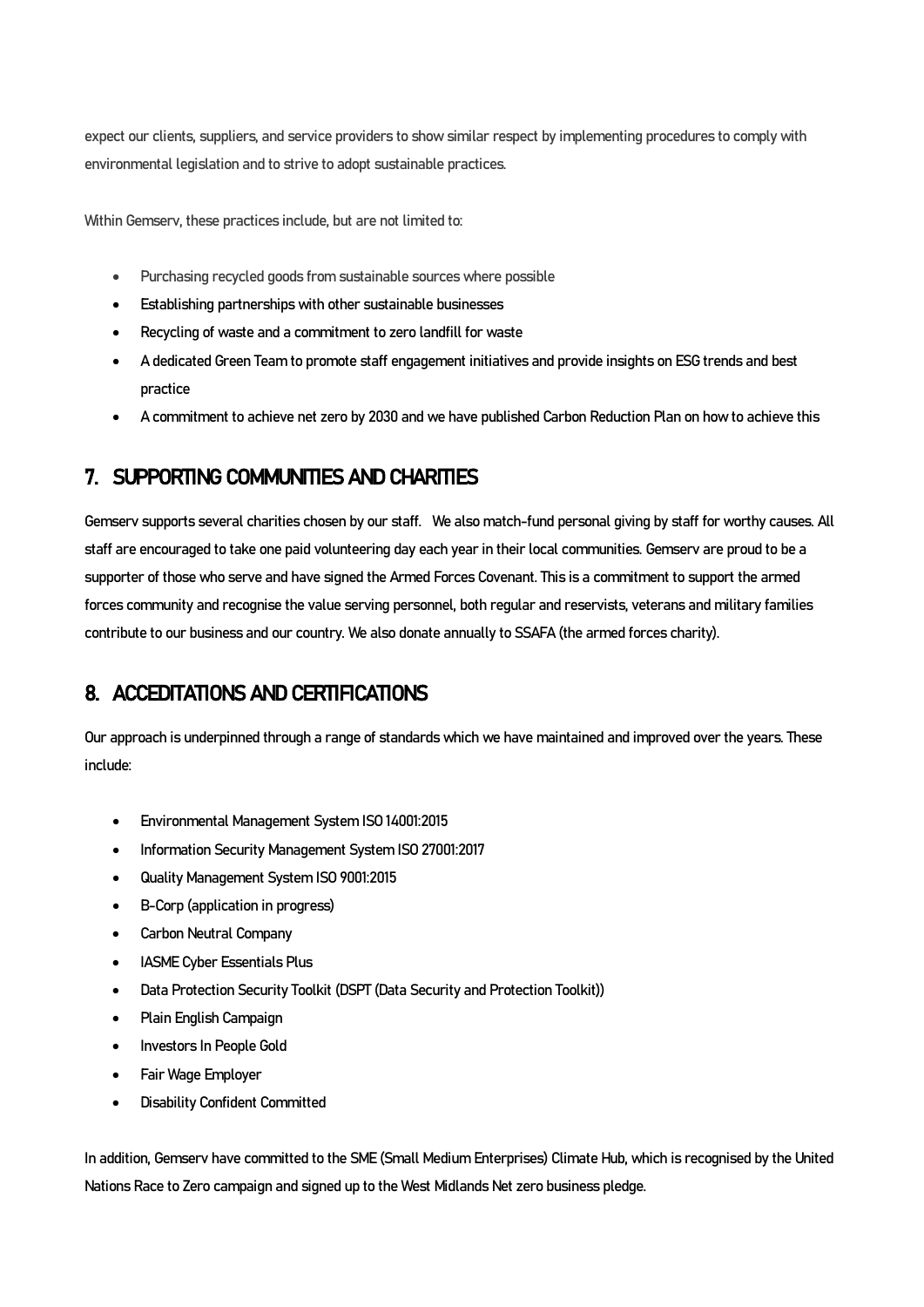# <span id="page-11-0"></span>9. MEASURING AND REPORTING OUR IMPACT

We report on our impact in our annual company report. This has hitherto focussed mainly on our operational impacts. Going forward we commit to produce an impact report in which we seek to quantify the impacts of the business we conduct as well as our operational impacts.

# <span id="page-11-1"></span>10. KPIS, AND TARGETS TO IMPROVE

The board monitors a range of KPIs on company ESG performance. These include:

- Company Purpose and Values drive decisionmaking
- Voluntary staff turn-over and sickness absence
- Gender and BAME balance
- Gender pay gap
- Career progression by high potential staff
- Gemserv's equality, diversity, and inclusion maturity
- Wellbeing and Health & Safety
- Development opportunities for staff
- Our 2021/2022 Impact Report will be publicly available in Q3 2022.

#### Approved by the Board on 30<sup>th</sup> March 2022

Alex Goody Chief Executive March 2022

- Measurement of positive ESG impacts by contract
- Achieving B-Corp accreditation
- Carbon emissions
- Recycling rates
- Volunteering and community work
- Charity fundraising
- Supply chain impacts